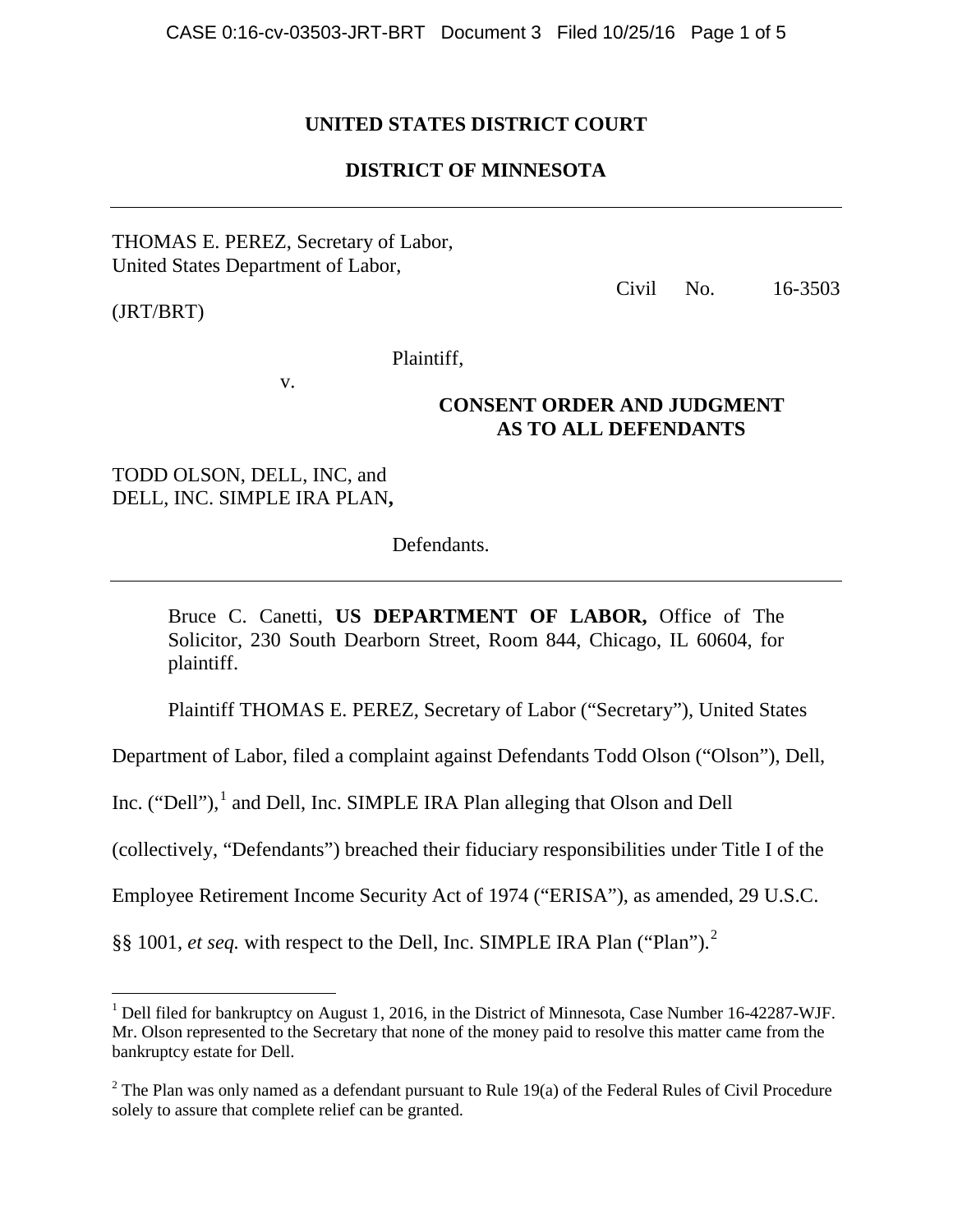# CASE 0:16-cv-03503-JRT-BRT Document 3 Filed 10/25/16 Page 2 of 5

The Plan and Defendants waived service of process of the complaint and admitted to the jurisdiction of this Court over them and the subject matter of this action.

The Secretary and Defendants agreed to resolve all matters in controversy in this action between them (except for the imposition by the Secretary of any penalty pursuant to ERISA §502(l), 29 U.S.C. §1132(l), and any separate proceedings related thereto) and said parties do now consent to entry of a Consent Order and Judgment by this Court.

The Secretary and Defendants further agree that, if the Secretary assesses a penalty pursuant to ERISA §502(l), 29 U.S.C. § 1132(l), in connection with the violations alleged in this matter, the "applicable recovery amount" shall include all amounts paid in accordance with this Consent Order and Judgment.

On September 9, 2016, Defendant Olson paid \$32,617 for losses owed to the Plan by sending cashier's checks directly to the individual participants of the Plan who suffered losses in relation to the violations asserts by the Secretary. Defendant Olson made a total payment of \$32,617 to the Plan's participants who: (1) were employees of Dell; (2) were participants in the Plan during the period of July 1, 2010 through December 31, 2014; (3) had voluntary employee contributions withheld from their pay for contribution to the Plan during this period and such contributions remain unremitted or were remitted untimely; and (4) had not received a distribution of their full account balance as of the date of payment. Defendant Olson allocated \$32,617 to the individual Plan's participants in an amount equal to unremitted contributions owed to each participant, totaling \$24,289.27 in unremitted contributions, and their pro rata share of \$9,327.50 in lost opportunity costs based on the percent of the participant's employee

2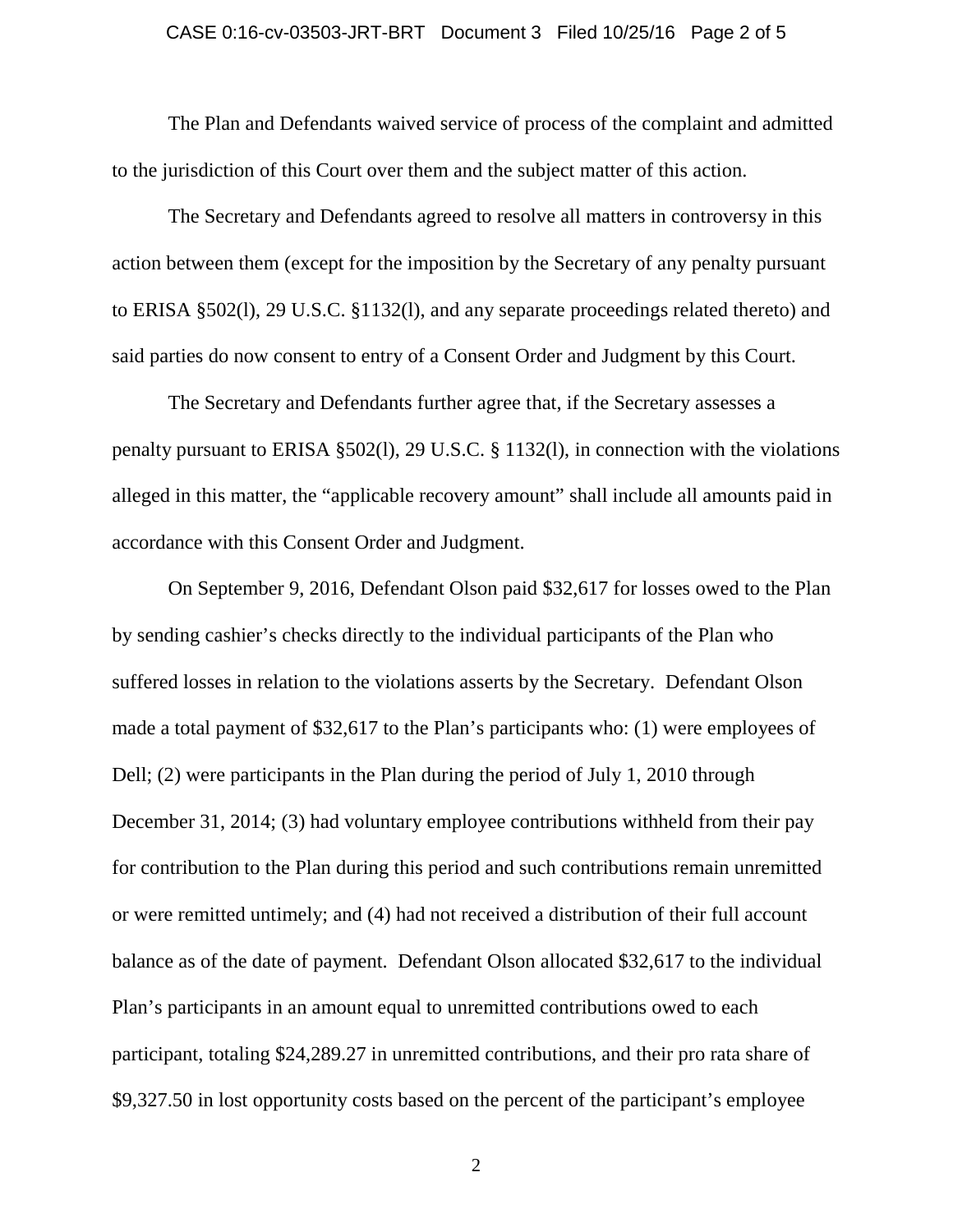#### CASE 0:16-cv-03503-JRT-BRT Document 3 Filed 10/25/16 Page 3 of 5

contributions that were unremitted and on the employee contributions that were remitted untimely. On September 9, 2016, Defendant Olson provided proof of the aforementioned payments to the Kansas City Regional Director, Employee Benefits Security Administration, 2300 Main St, Ste. 1100, Kansas City, MO 64108.

Now, therefore, upon consideration of the record herein, and as agreed to by the parties hereto, the Court finds that it has jurisdiction to enter this Consent Order and Judgment, and being fully advised in the premises, **IT IS HEREBY ORDERED,** 

#### **ADJUDGED, AND DECREED** that:

A. Defendant Olson is permanently enjoined from violating the provisions of Title I of ERISA, as amended, 29 U.S.C. § 1001, *et seq.*;

B. Defendant Olson is permanently enjoined from serving as a fiduciary or service-provider to any ERISA-covered plan;

C. Nothing in this Consent Order and Judgment is binding on any governmental agency except for the United States Department of Labor, Employee Benefits Security Administration; and

D. Each party agrees to bear his/its own attorney's fees, costs, and other expenses incurred by such party in connection with any stage of this proceeding to date including, but not limited to, attorneys' fees, which may be available under the Equal Access To Justice Act, as amended.

The Court retains jurisdiction for purposes of enforcing compliance with the terms of this Consent Order and Judgment.

3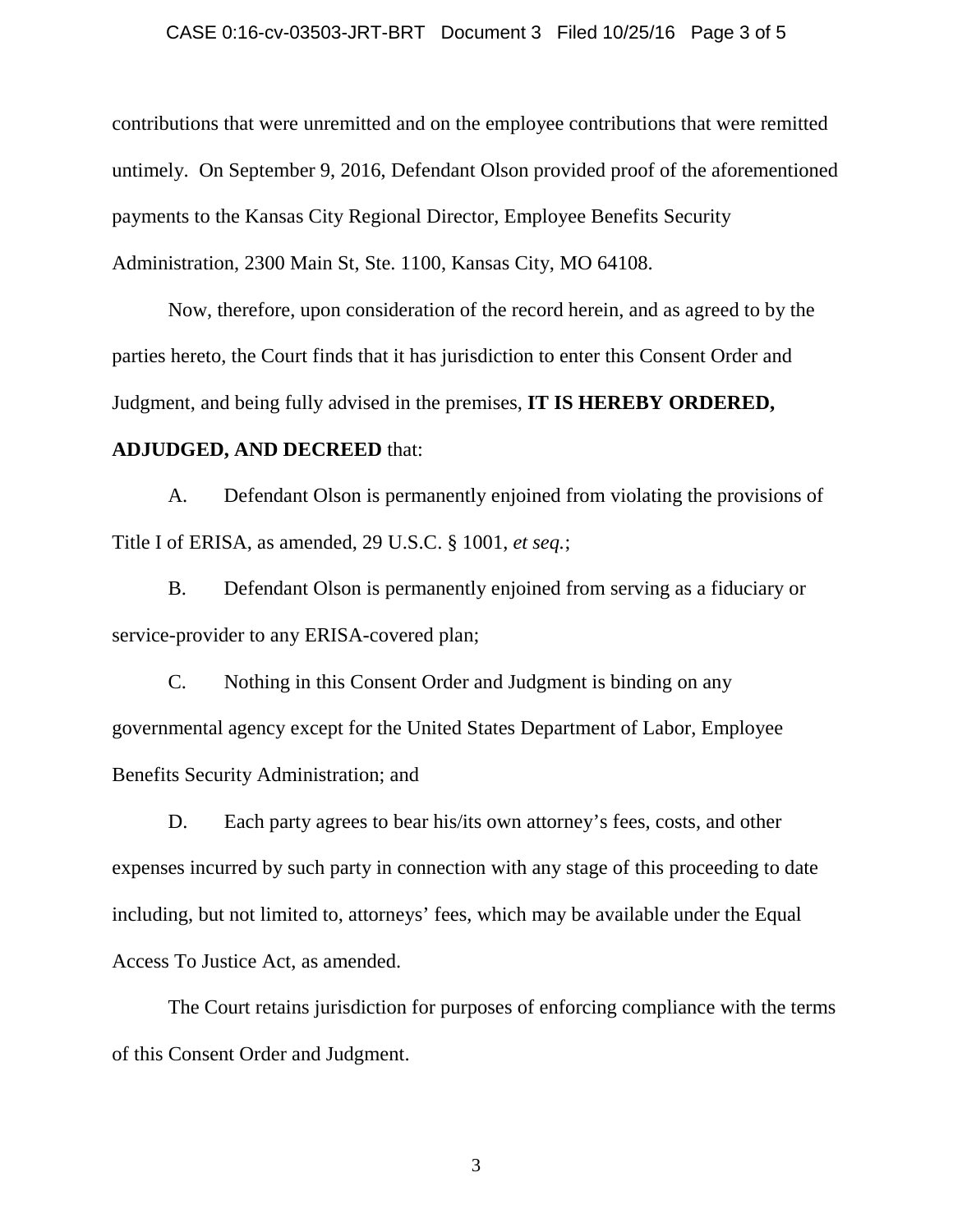DATED: October 20, 2016 at Minneapolis, Minnesota

> s/John R. Tunheim JOHN R. TUNHEIM Chief Judge United States District Court